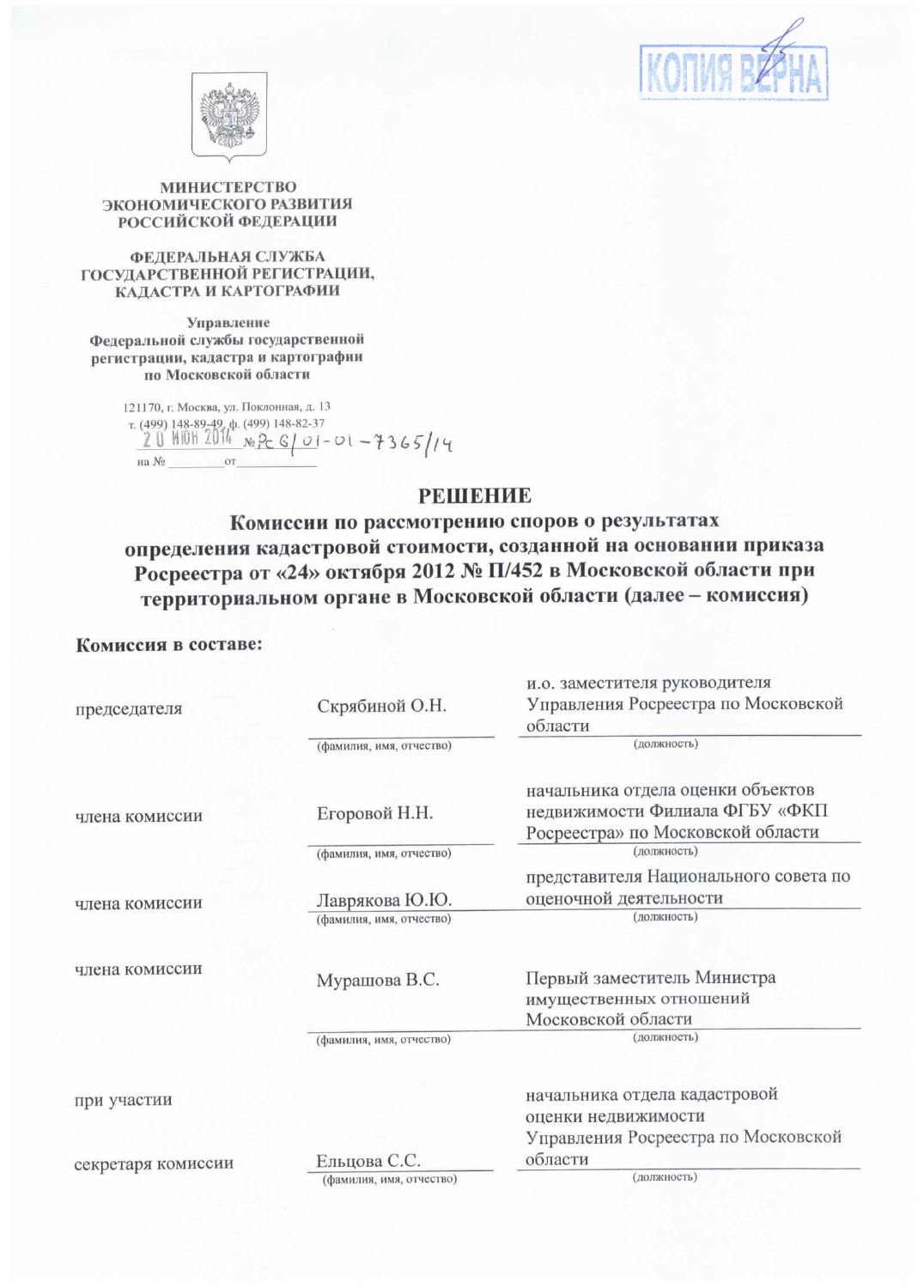

на заседании, проведенном 20.06.2014, рассмотрела поступившее в комиссию 27.05.2014 вх. № 01-01-7365/14 заявление ООО «Управляющая компания «Столичная» о пересмотре результатов определения кадастровой стоимости объекта недвижимости, в отношении которого оспариваются результаты определения кадастровой стоимости (далее – объект недвижимости):

| вид объекта недвижимости | Земельный участок                                                                          |  |
|--------------------------|--------------------------------------------------------------------------------------------|--|
| кадастровый номер        | 50:21:0090106:7                                                                            |  |
| местоположение           | обл. Московская, р-н Ленинский, вблизи д. Дрожжино<br>(бывший пионерский лагерь), уч. № 18 |  |
| адрес                    | обл. Московская, р-н Ленинский, вблизи д. Дрожжино<br>(бывший пионерский лагерь), уч. № 18 |  |

поданное на основании установления рыночной стоимости объекта недвижимости (далее заявление), в размере 347 900 000 (Триста сорок семь миллионов девятьсот тысяч) рублей, по состоянию на 01.01.2013 (далее – рыночная стоимость объекта недвижимости) согласно отчёту о рыночной стоимости от 16.05.2014 № 34-14-Н(7), составленного оценщиком (далее - оценщик, составивший отчёт об оценке):

|                                   | НП «Сообщество                                                                               |                                                                                                         |
|-----------------------------------|----------------------------------------------------------------------------------------------|---------------------------------------------------------------------------------------------------------|
|                                   | специалистов оценщиков                                                                       |                                                                                                         |
| А.Ю. Петренко                     | «CMAO»                                                                                       | № 010/2008 от 27.03.2008                                                                                |
| (фамилия, имя, отчество оценщика) | (наименование саморегулируемой<br>организации оценщиков, членом которой<br>является оценшик) | (реквизиты документа, подтверждающего<br>членство оценщика в саморегулируемой<br>организации оценциков) |

В результате рассмотрения заявления комиссией УСТАНОВЛЕНО:

отличие рыночной стоимости объекта недвижимости от кадастровой стоимости объекта недвижимости, установленной в отчете об определении кадастровой стоимости от 16.05.2014 № 34-14-Н(7) и утвержденной Распоряжением Министерства экологии и природопользования Московской области от 27.11.2013 № 566-РМ в размере 1 009 411 966,00 (Один миллиард девять миллионов четыреста одиннадцать тысяч девятьсот шестьдесят шесть) рублей по состоянию на 01.01.2013 (далее - кадастровая стоимость объекта недвижимости) составляет более 30 процентов, а именно: 66 (шестьдесят шесть) процентов.

Заявителем представлено в комиссию положительное экспертное заключение: